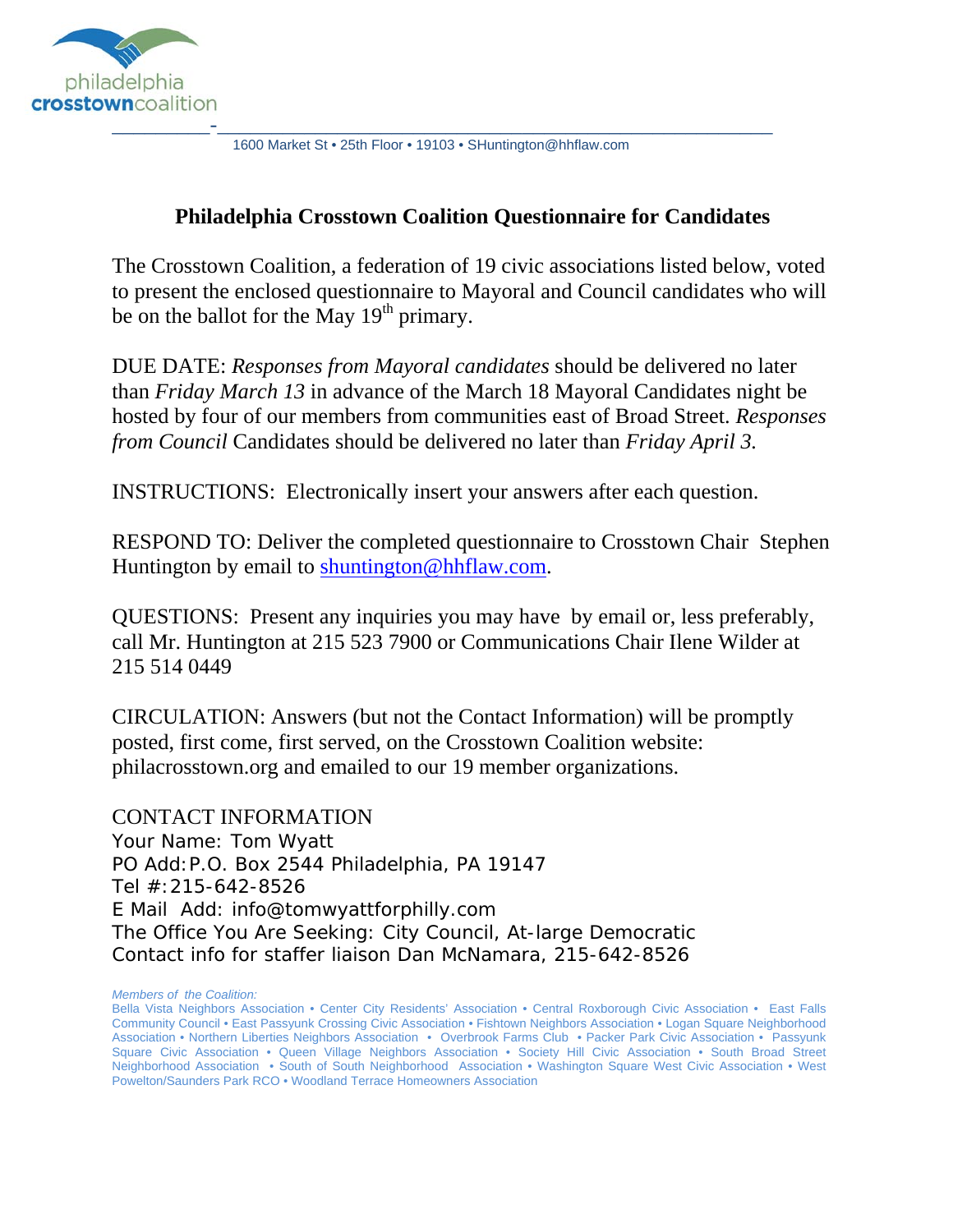## **TAX AND FINANCE QUESTIONS**

#### 1. **TAX ABATEMENT**

Philadelphia's ten-year tax abatement eliminates real estate taxes on new construction and improvements (but not the underlying land) for ten years. Supporters argue that the lost tax revenue is more than offset by enhanced business, wage and sales tax collections and note that since the abatement went into effect, development activity has increased dramatically. Opponents argue that the abatement stimulates development for only high income housing, and reduces much needed city real estate tax revenue, of which more than  $50\%$  goes to schools.

The tax abatement program has been credited with fueling construction and reviving areas of the city, resulting in positive net fiscal impact for the City; however, I would recommend exploring additional reforms to the program that will promote a substantial amount of new housing for low or moderate income households.

### 2. **REAL ESTATE TAXATION**

In 2013, for the first time in over two decades, the City reassessed all 579,000 parcels within the City limits. Tens of thousands of residential property owners were shocked to receive much higher property tax assessments

## *How frequently should reassessments occur?*

Rising taxes may not be popular, but it is important that residential property is correctly assessed more frequently than every twenty years. I will support a more regular reassessment of parcels, with assessments occurring more regularly in areas where real estate prices are rising rapidly, in order to ensure correct taxation to the city.

# *3.* **WAGE TAX**

Philadelphia receives 66% of its tax revenue from wages and business receipts; in contrast, in New York City and Washington DC, 34% and 35% of tax revenues are from wages and business receipts. In those two cities, proceeds from real estate taxes are much larger  $(41\%$  and  $36\%$ , respectively) than in Philadelphia, where this value is 17%. Critics contend that Philadelphia's reliance on wage/business taxes drives workers and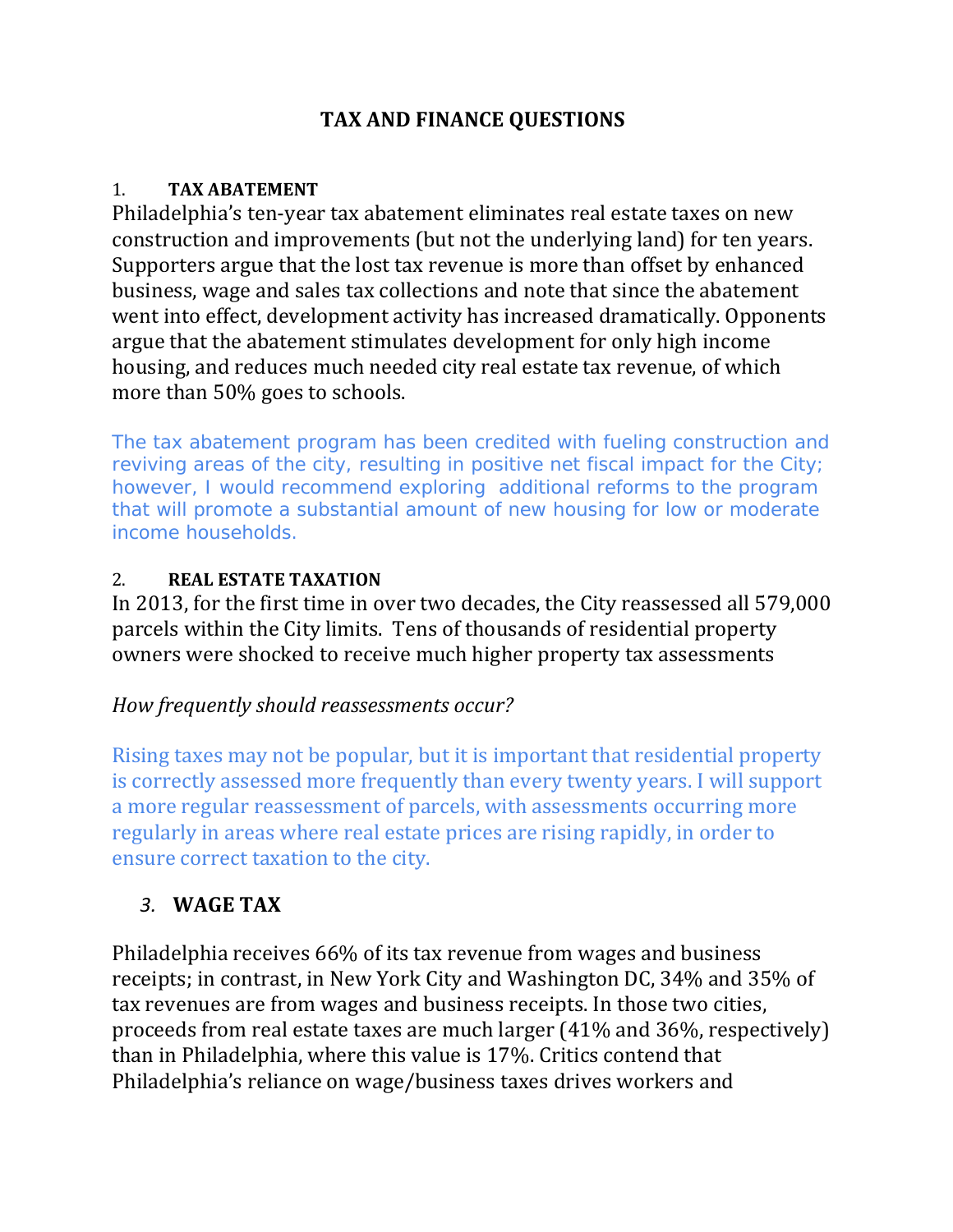businesses out of the City because it is easier to relocate people than it is to relocate offices and factories.

I propose a "Bringing Jobs Back" plan for Philadelphia. The plan would reform our local tax code, creating more jobs and growing the tax base to bring in more revenue for our city and our schools.

Thousands of jobs and millions of square feet of commercial real estate have moved just outside Philadelphia's city limits to avoid our current tax system, which taxes business twice:, once for gross receipts and again for income earned on a business headquartered inside the city limits. The increased tax revenue garnered from this additional tax is a short-term solution, as we ultimately continue to decrease our tax base and watch jobs move across the river.

My plan would reform the Business Income Receipts Tax (BIRT) structure that drives employers outside the city limits. Over three years, we would phase out the 6.5% Net Income Tax that essentially taxes employers twice, reducing it to 4.5% in the first year, 2.5% in the second year, and completely eliminating it in the third year.

 This "Bringing Jobs Back" plan would pay for the cost of the Net Income Tax phase-out by incrementally raising the Gross Receipts Tax as well as the expected increase in the value of commercial property and its resulting revenue boost for the city. The "Bringing Jobs Back" plan sets us up with not only increased revenue, but also a structure that capitalizes on our population growth by reinvesting profitable businesses in our city.

#### 4. **DELINQUENT TAXES**

The City currently has over \$1 billion in delinguent taxes. Approximately half are delinquent property taxes and half are delinquent wage, business income, and related business taxes. Each year, the deficit grows, a trend which suggests that the City lacks the political will or competence (or both) to collect taxes. One tax collection strategy is to remove the collection task from the City and sell tax liens to private investors so that the private sector would set about collecting these debts. Proponents observe that because the \$1 billion delinquency shows that the City is incapable or unwilling to collect delinquent taxes, tax collections should be transferred to the private sector. Critics worry that private concerns would engage in improper collection tactics or fail to fairly treat tax delinquents who are down on their luck.

*Should the City sell tax liens to private investors?*

*If not, what steps would you take to ensure that the delinquency is addressed?*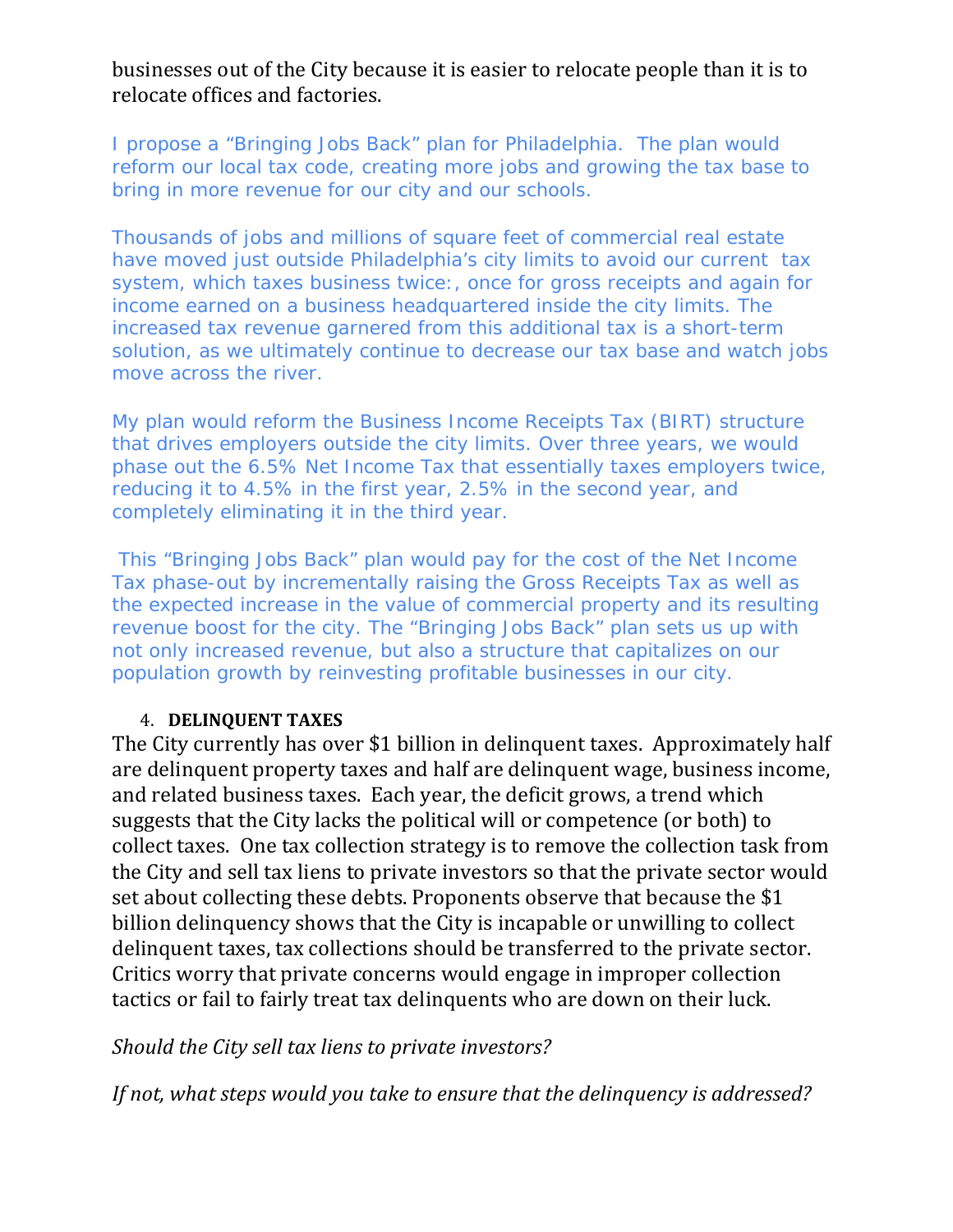I do not think the city should sell tax liens to private investors at this time. One of the tenants on creating a central land bank is to empower that bank to foreclose on delinquent parcels and then quickly resell them to new owners. If a private company owns the lien, it could end up taking substantially longer to change ownership. Changing ownership is the key intervention needed to reducing delinquency. Philadelphia is very close to major reform of our system for acquiring and disposing of vacant, tax delinquent properties through the Philadelphia Land Bank. Complicating the current system by selling tax liens to private investors will add more uncertainty and inefficiencies.

In order to ensure that delinquency is addressed I would advocate for more aggressive collection efforts. A study by The Pew Charitable Trusts showed that many of the cities with lower delinquency rates than Philadelphia adhere to stricter timetables for imposing enforcement measures against delinquent property-owners—timetables usually set by the state—and are more willing to take properties away from owners who do not pay their taxes. I would propose that we empower the city's tax collectors to use all of their statutory powers, including foreclosure, more aggressively than in years past. We must continue to foster a collection system with a predictable set of consequences for those who don't pay, consequences that are certain and sure to occur.

#### **PGW SALE**

Advocates of the recent failed sale of the Philadelphia Gas Works (PGW) favored the sale because the City could use the proceeds, about \$400 million, to reduce the \$5 billion underfunding of the City's pensions. They further contended that the City had no business running a gas company, that City ownership leaves open the door for patronage positions at PGW, that City ownership limited the business opportunities of the operation, and that under public ownership, it will take nearly 90 years to replace the City's ancient and increasingly unsafe gas mains. Opponents asserted that a sale would eliminate PGW's annual \$18 million contribution to the City's general fund. Opponents were also concerned that even though a privately operated PGW, like PECO, would be regulated by the Public Utility Commission, a private operator would be more likely to raise rates and be less responsive to the needs of low income residents than a City owned utility. Critics also contended that the private operator produced no credible plan for upgrading infrastructure that would not have entailed substantial long-term rate increases. Both sides presented reports substantiating their positions. Despite these divergent views, City Council decided not to hold public hearings on the proposal, let alone conduct a yea or nay vote.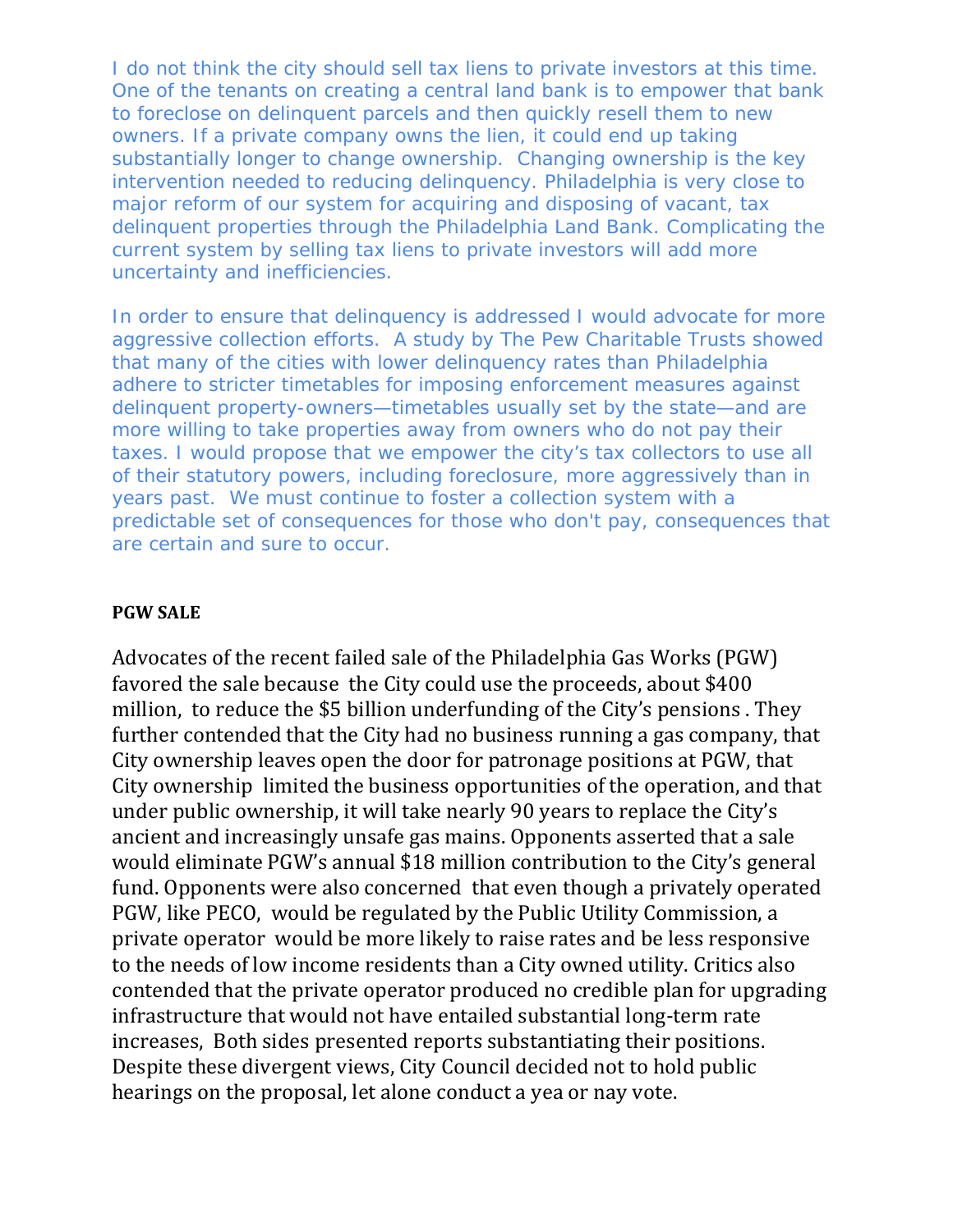### *Do you believe that City Council should have conducted public hearings on the PGW controversy? Please explain your answer. What is your vision for the future of PGW?*

The recent termination of the proposed agreement to sell Philadelphia Gas Works (PGW) to a private company represented a massive failure of leadership by city council. There is absolutely no doubt that public hearings should have been held as an important step in the due diligence that is required for the proposed sale. This misstep by City Council highlighted the importance of collaborative and transparent leadership and the need for our leaders to work together for the best interests of Philadelphia and its citizens.

While I have several recommendations to address the unfunded pension liability, one recommendation is the need to seek additional funding sources for the pension system which may include revenue realized from the privatization of city property or city work. I will work with my colleagues on city council and the newly elected mayor to consider all potential options to address this financial crisis and find solutions that are in the best interests of Philadelphia and its citizens. This will include reconsidering a sale of PGW.

#### 5. **PENSIONS**

The City spends  $18\%$  of its budget – about \$660 million (in 2012) – on pensions. Even so, the City's pension obligations are currently underfunded by approximately \$5 billion, more than the \$4 billion the City expects to take in during the next fiscal year. Three questions:

*Do you believe that the City can "grow" its way out of this deficit– i.e. that prosperity in the City, as distinguished from tax hikes, will produce higher realty and business tax revenues so that the additional funds can be used to pay down the deficit OR that the City can somehow change its ways and pay down the deficit by better practices?*

*If you do not believe that "growth" alone will suffice to address this issue, , which do you favor: raising taxes, cutting spending or selling assets? Depending on your answer, specifically identify the taxes to be raised, the names of the programs that should be cut (please no generalities like eliminating "waste and abuse"), or the assets to be sold.*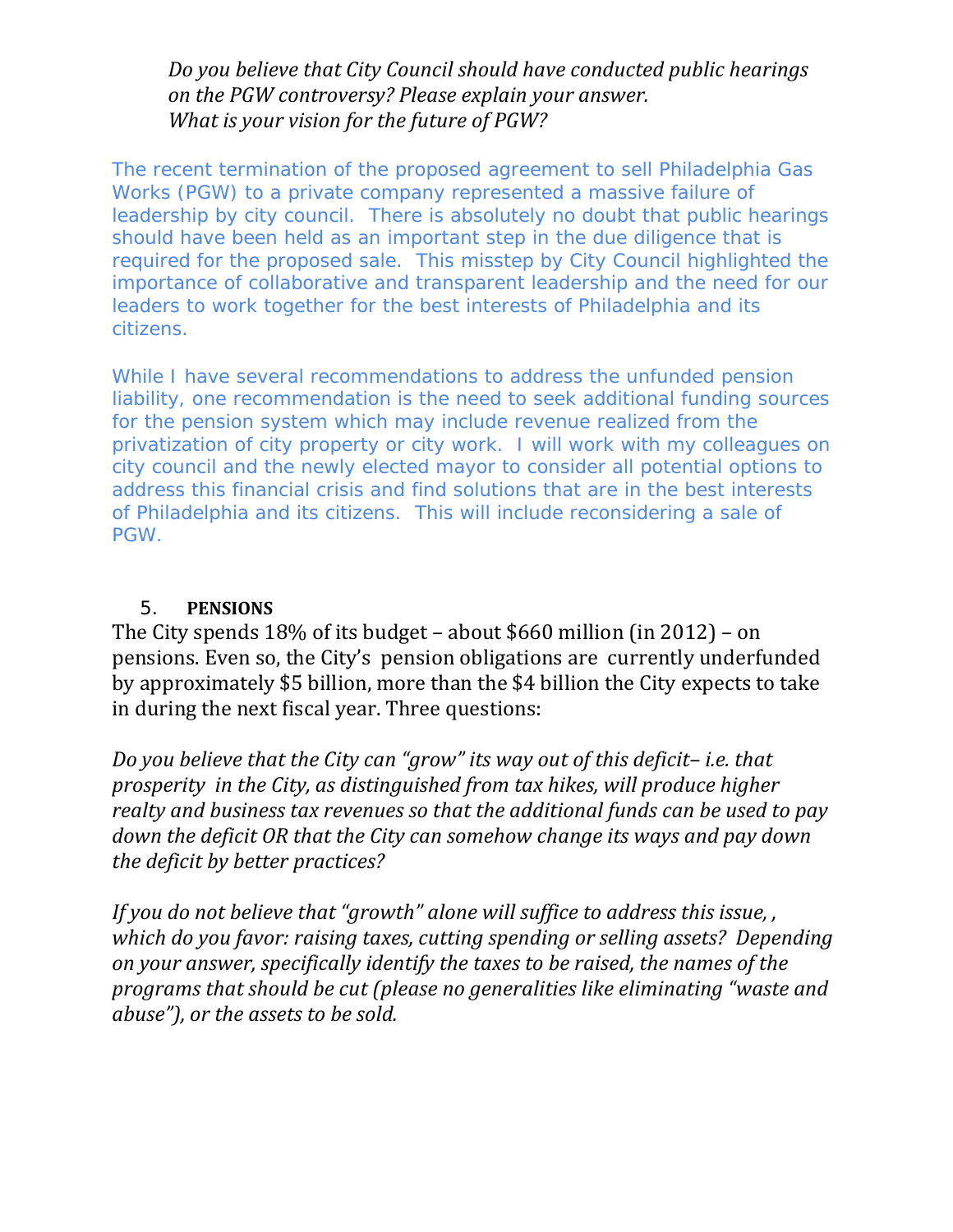### *To gradually improve the pension plan's funding status, do you favor continuing the defined benefit plan for existing employees while instituting a defined contribution plan for more recently hired employees?*

I worked many years in a public utility company and immensely value the city services that are provided by public servants. The reality is that the city spends 17% of its budget on pensions, more than double from 10 years ago, and it's still not half funded. This has significant consequences for Philadelphia's long-term financial viability.

I believe that Philadelphia should be a good and responsible investor for workers' pensions and focused on long-term, sustainable return on investment. I support exploring a variety of reform measures including but not limited to additional dedicated funding sources for the pension system, an actuarial audit of current actuarial assumptions, and increasing employee contributions.

I will work with my colleagues on city council and the newly elected mayor to consider all potential options to address this financial crisis and find solutions that are in the best interests of Philadelphia and its citizens. While I am open to exploring new and creative options to help solve our pension deficit, I believe it is vital that we live up to the commitments we have made to our workforce. Any deals made to restructure our city must include protections for our workers.

## **DEVELOPMENT QUESTIONS**

## 6. **CHANGING NEIGHBORHOODS**

Some Philadelphia neighborhoods are changing, with better-off people moving into areas historically occupied by less well-off residents. This trend increases the city's tax base (and thus its ability to address the challenges many of its residents face) and often improves the physical characteristics of a neighborhood, but it can also bring unsettling changes, not only through increasing property taxes but also via alterations in the makeup of affected communities. 

*Other than providing real estate tax relief to long‐time residents whose assessments have increased due to rising values in the neighborhood, do you believe that government should intervene regarding these neighborhood changes?*

Changing neighborhoods offer both a challenge and an opportunity for Philadelphia. It is important to attract more people to our city to increase the tax base, and encourage businesses to settle here. With a larger tax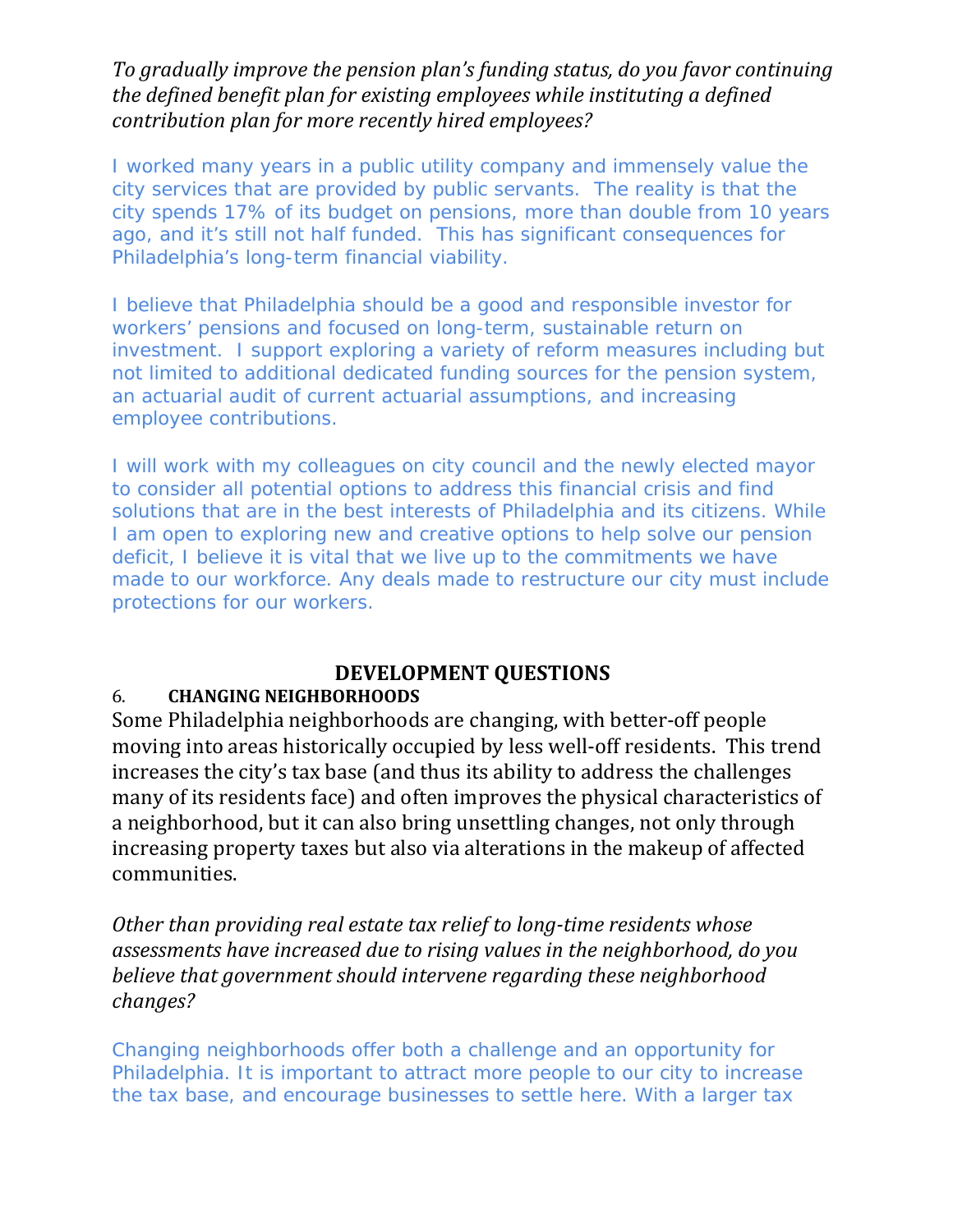base, it will become possible to invest more in our public school system. However as neighborhoods become wealthier, property values rise and often force longtime residents to move elsewhere. This can mean moving farther away from work, increasing the length and expense of a commute to prohibitive levels.

City government has a responsibility to sustain the vitality of a city and it is clear that Philadelphia needs to find ways to attract families, professionals and businesses. At the same time, City Hall can take measures to protect lower income residents of rising neighborhoods.

## *If so, list the disruptions you would target and the remedies you would suggest.*

There are several possibilities I would explore to remedy some of the problems caused by changing neighborhoods. A common issue is that the longtime residents, who are often low-income and from a minority background, cannot afford to stay in the neighborhood in the face of rising property values and are forced to leave or are even evicted when rent payments are not made. One option would be to allow non-profits and community organizations to take ownership of housing to ensure that it remains affordable and accessible to more vulnerable residents. Another potential solution would be to maintain a certain amount of housing at fixed rents, although rent control comes with its own set of questions that would be need to be carefully considered. I do support expanding legislation to protect tenants' rights, including long-term renters living in gentrified neighborhoods to ensure they can stay in their homes and neighborhoods.

Neighborhoods have their own culture and history, and Philadelphia's neighborhoods have a vibrant cultural heritage. As neighborhood's evolve, so does the community identity, and this loss of culture is often decried by residents and historians alike. In order to preserve the legacy of an area, I would consider denying building permits to developers in certain areas or structures with particular cultural significance.

## 7. **ZONING RELIEF THROUGH COUNCIL**

In 2012, after years of effort, the City passed a comprehensive revision of its zoning code. Many developers with projects which do not conform to the new zoning code have sought City Council ordinances to revise the zoning of their parcels, without going through the Zoning Board of Adjustment for a variance. Critics claim that zoning by council ordinance favors those with Council connections and/or big-ticket projects. Proponents argue that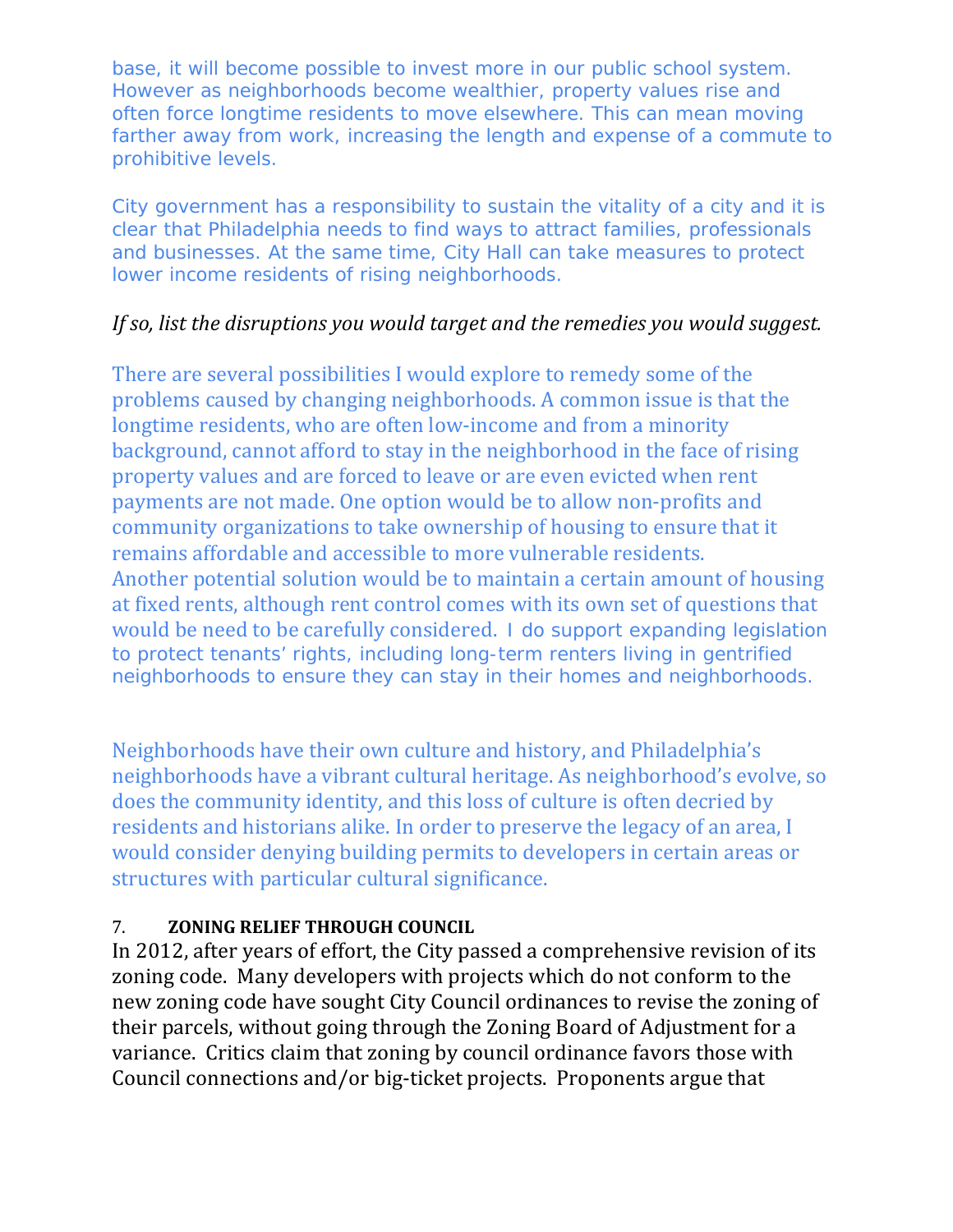stakeholder input can be received in Council and that the Council procedure will encourage development because legal challenges to council ordinances are less likely than appeals from Zoning Board decisions.

*Would you vote for (or sign) ordinances enabling developments contrary to the zoning code and which have not received a variance from the Zoning Board of Adjustment? If so, under what circumstances would you vote for (or sign) such ordinances?*

I would not vote for ordinances that enable developments contrary to the zoning code and which have not received a variance from the ZBA. Politics is not only irrelevant in reaching a decision on a variance but also can do great harm by creating real or perceived conflicts of interest. City Council members have ample opportunity to meet with constituents about zoning issues and advocate on their behalf; however, any decisions about variations to the zoning code should be left to the ZBA.

### 8. **CITY‐OWNED VACANT PROPERTIES**

The City owns some 10,000 vacant properties. These properties cost \$21 million per year to maintain. Selling these properties requires City Council approval under the newly enacted Land Bank Ordinance. Sales must also be reviewed by the 14-member vacant property review committee, composed of City officials. Some worry that these procedures serve to delay the sale of these properties and open the process to political bartering, favoritism, and waste. Others say that City Council and the Project Review Committee will appropriately protect the public interest and increase community input in redevelopment. 

### *Will you vote to amend the ordinance by eliminating the Council ordinance provision? Explain your response.*

The Land Bank creates predictable, transparent processes with clear timelines for all parties – including buyers, city agencies, City Council, the Mayor and community groups. However, it is a nascent agency and it is only in the first year of its first strategic plan. I would not support the elimination of the Council ordinance because I think that City Council plays an integral role in shaping the Land Bank's approach to finding new uses for vacant properties. Before any amendments are made, I would support a wait-and-see approach to determine how the existing process works before determining whether there is a more productive approach to undoing vacancy and tax delinquency.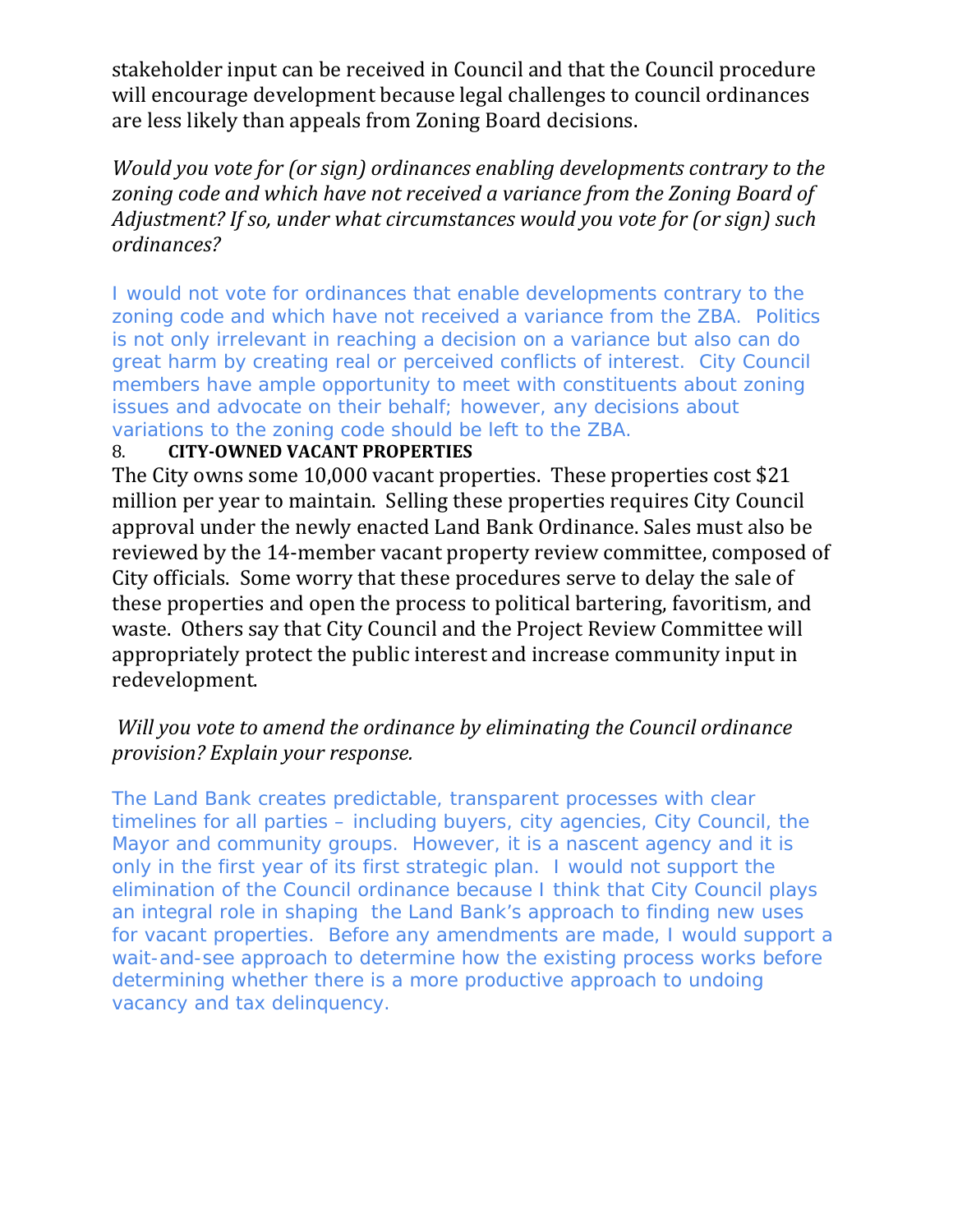#### **GOVERNMENT & ADMINISTRATION** 9. **ETHICS: CREATING A PERMANENT INSPECTOR GENERAL**

The current City Inspector General, Amy Kurland, holds office pursuant to an Executive Order originally issued in 1984 which could be rescinded at any time by any mayor.

*Are you willing to support for Bill 130001 calling for a ballot referendum to amend the City Charter to establish an independent Inspector General funded by taxpayer dollars who would have oversight over every city department?*

## *If elected Mayor, would you leave the current Executive Order in place and promptly fill the Inspector General's position?*

I will support a proposed amendment to the Philadelphia Home Rule Charter to create a permanent, independent Inspector General with jurisdiction over the entire city government. The position has proven to be a crucial tool in the battle against corruption and should remain a permanent part of the government of the city of Philadelphia.

## 10. **UNFAIR ELECTORAL DISTRICTING**

"Gerrymandering" is drawing electoral districts to serve the interests of politicians or parties. A 2010 survey ranked two of Philadelphia City Council districts (5 and 7) among the top ten gerrymandered districts nationwide, with two others  $(1 \text{ and } 9)$  also highly ranked on the gerrymandering scale.

# *Would you vote to amend the City Charter in 2015 so that the next redistricting in 2020 will be conducted by an independent, non‐partisan commission?*

I will support the creation of a non-partisan and independent citizen's commission to allow for a more open and public process that will result in a fair citywide redistricting plan. Though it varies case to case, most gerrymandering is purely political and is often an attempt by those in power to unfairly maintain control. Only an independent, non-partisan commission will allow the redistricting process to be governed by fairness and logic, rather than adherence to political party or allegiance to individual candidates.

# 11. **ELECTION ADMINISTRATION**

Philadelphia elects three "City Commissioners" whose only duty is to administer elections. They serve four years regardless of their performance.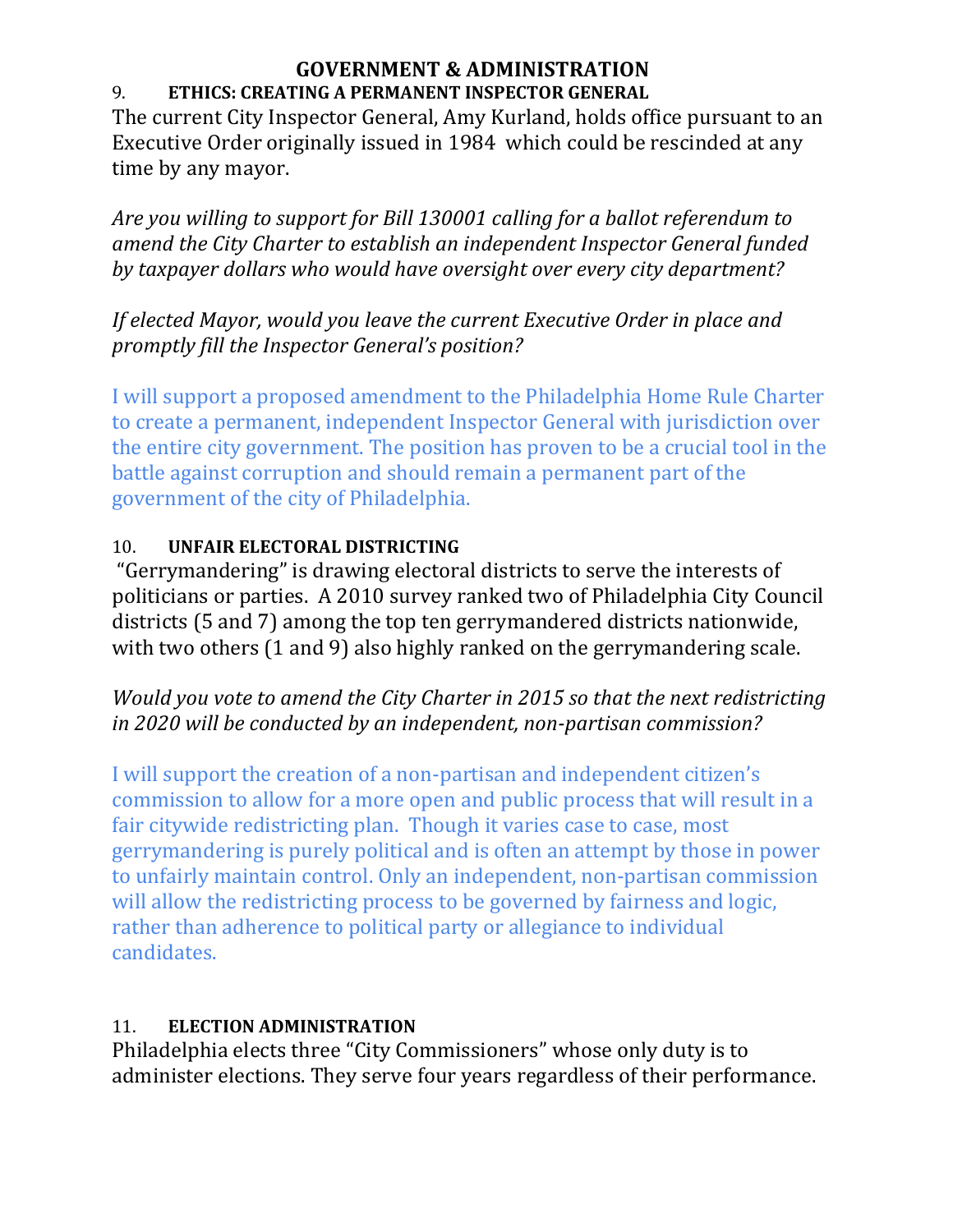In most cities, the election process is not run by three people, but by one, who is appointed by the mayor and can be removed for poor performance. Proponents say that the current system in Philadelphia empowers voters who can reject ineffectual or dishonest Commissioners. Detractors assert that Philadelphia voters are largely unaware of the duties of the three City Commissioners whose job title does not describe their job function so that the ballot results do not reflect voter's assessments of on the job performance. 

## *Would you vote to amend the City Charter, eliminating the City Commissioners and adding the position of an election administrator that reports to the Mayor*?

Our City Commissioners have a difficult job. I sympathize with both the desire to empower voters and the need to run elections efficiently. Amending the City Charter to rework the way Philadelphia administers elections is something I would be interested in exploring although I think it would be beneficial to examine the record of other cities before taking any action.

## 12. **SHERIFF'S OFFICE**

Per the City Charter, the Sheriff's office is an elective position charged with responsibility for the sale of tax delinquent properties, courtroom security, and transport of inmates. Like the Clerk of Quarter Sessions, another elected office which was recently eliminated by a Charter revision, the Clerk of Quarter Sessions Court has been unable to account for the funds which it receives and its foreclosure procedures have been seen as partially responsible for the half billion dollars of property tax delinquencies. Critics of the Sheriff's office maintain that its functions should be administered by administration appointees who can be hired and fired based upon their competence. Defenders of the Office assert that Philadelphia's voters, not the Mayor, should choose who should conduct sheriff's sales, and arrange for courtroom security and inmate transport.

# *Would you vote to abolish the Sherriff's office, transferring to other City agencies its functions (Sheriff's sales, courtroom security and inmate transfer )?*

I would seek to explore the implications of abolishing the Sheriff's Office and the impact of transferring its functions to other city agencies. Voters are not aware of the role and responsibilities of the Sheriff's Office, so there is no real argument that voters check the powers of the Office. Rather, the Sheriff's Office should be abolished if it cannot account for its funds. Philadelphia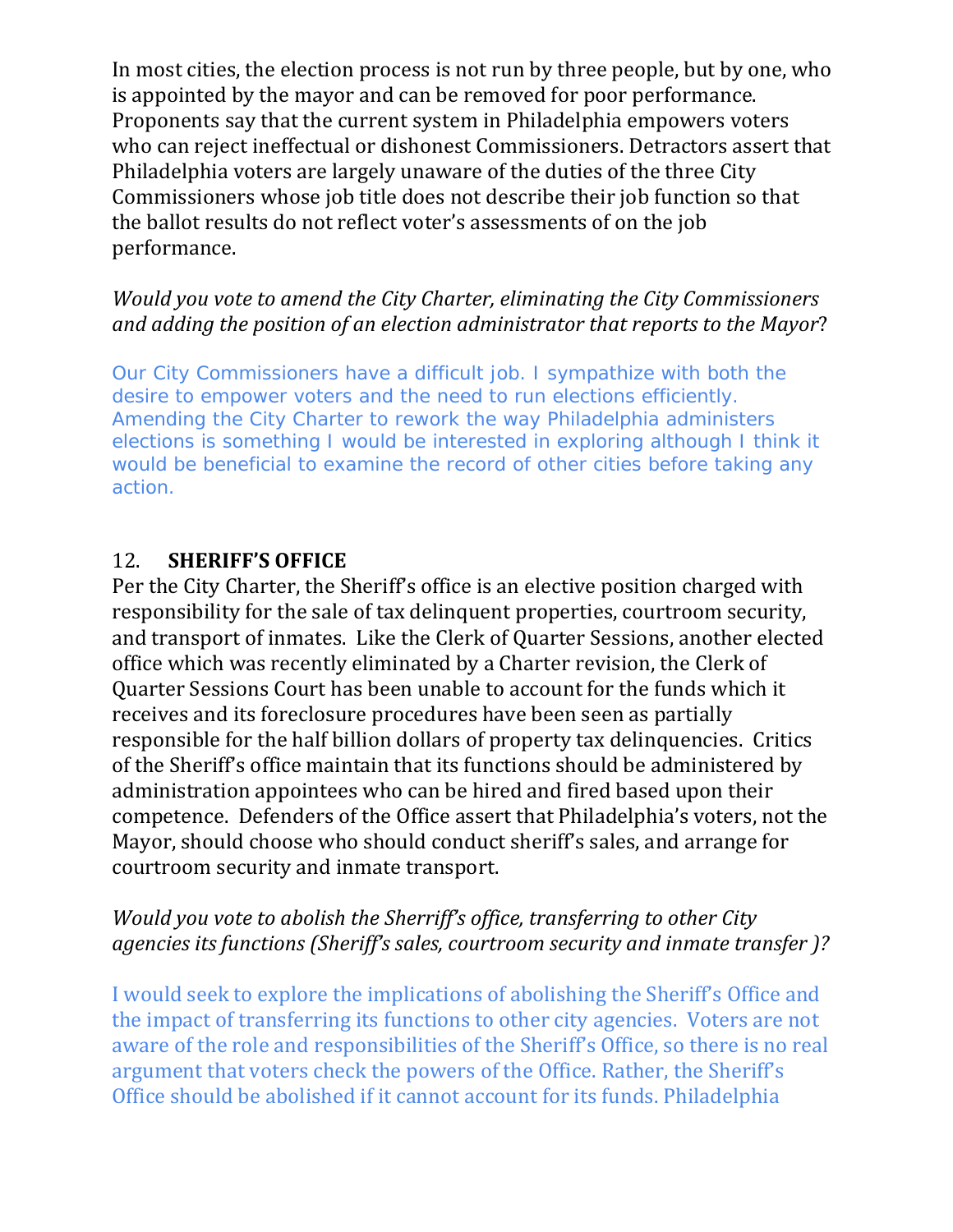needs every dollar it can for education and infrastructure, not for a black hole of city bureaucrats.

#### 13. **ROLE OF NEIGHBORHOODS IN DEVELOPMENT & QUALITY OF LIFE**

Philadelphia is called the city of neighborhoods, but many of our basic planning, resource, and development decisions are made with little or no effective input of neighborhoods--vital stakeholders in the city's future. These include overall development patterns, placement and design of special events, major construction, and placement and operation of key public facilities—each of which can have major impacts on adjacent communities. Some measures have been made, such as the design review process is zoning code and open public involvement. But these remain advisory, and most localized decisions and issues are still the purview of district Council people rather than the administration.

### *What would you do to give neighborhoods more meaningful roles in decisionmaking and more effective engagement as partners in the city's goals and mission?*

Neighborhood activism is on the rise in Philadelphia, and I believe this is a trend that should be recognized and supported. Neighborhood groups have an impact on schools, community development, and culture. I am Education Chair for the Passyunk Square Civic Association and on the council of Friends of Jackson Elementary. I have seen firsthand how these groups can drive positive change in neighborhoods. My district Councilman, Mark Squilla, has been receptive to community voices and has partnered with us on a variety of issues. This is the kind of collaboration that I want to encourage between City Council and other voices in Philadelphia.

One thing I will explore as Councilman is creating local bodies with the ability to vote on neighborhood specific issues before a resolution is brought before City Council. This would allow neighborhoods to control the conversation about propositions affecting them, and require increased engagement with citywide officials. In turn, this would mean that City Council could make more informed decisions about regional questions and it would also maximise efficiency by avoiding discussions over issues that a neighborhood has already vetoed, allowing actual community members to drive the conversation.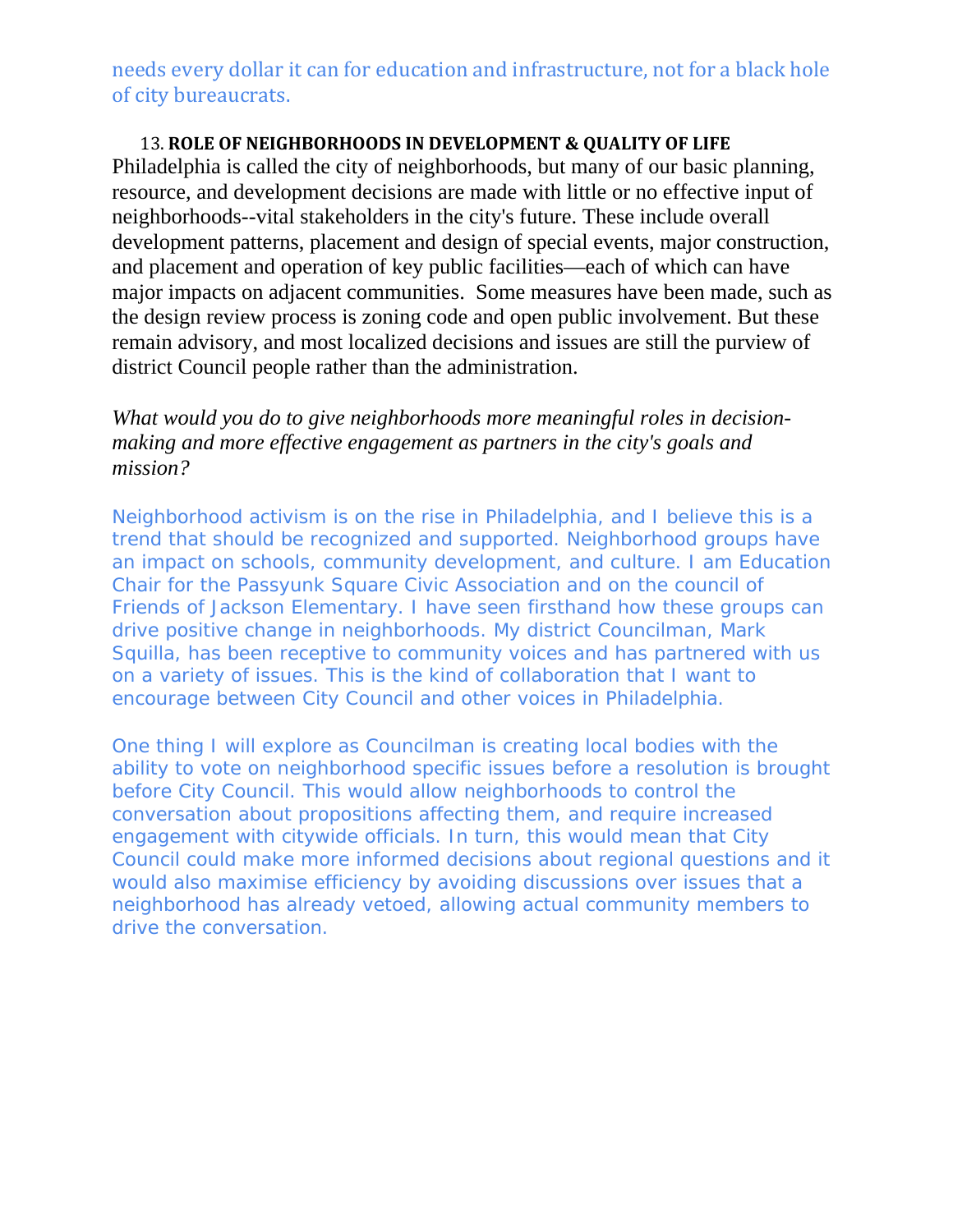### 14. **SCHOOLS**

Per the Mayor's Tale of the Tape, In fiscal year 2013-2014, Philadelphia contributed \$1,216,319,000 to fund the School District, a contribution which accounted for 42.3% of the School District's revenues, a percentage smaller than Chicago  $(50.3\%)$ , Dallas  $(57.7\%)$  and Boston  $(67.2\%)$  but larger than Memphis (38.4%), Baltimore (20.7%) and Detroit (20.4%).

*What is the dollar amount of the contribution that you believe the City should make in fiscal year 2016 – 2017, your first year in office, and how you would finance it. Explain your conclusion*

*Do you believe that any strings/conditions should be attached to the City's contributions to the School District budget and, if so, what are they?*

It can't speculate on a specific dollar amount that the City should make in fiscal year 2016-2017, given the current things in flux; with Governor Wolf's first budget not yet approved and a proposal for a tax increase from Mayor Nutter, many of our revenue streams are either not established or likely to change.

However, first and foremost, there is a fundamental unfairness in our Commonwealth and in the city around school funding, which sets up some children to succeed and some children to fail. Our revenue needs must be tied to students and their specific needs; we need a fair funding formula from the state that provides money to districts on these needs and a district that allocates those resources to schools based on their individual enrollments.

As for allocating the funds, I believe Superintendent Hite is on the right track with his Action Plan 3.0, which increases autonomy and reinvests in neighborhood networks of local schools. They key to having great communities-- and a great economy-- lies within great schools that are able to address the needs of their students. Ultimately, we must hold schools accountable for what matters most: preparing students for college and careers, but the precursor to that is supporting all schools in achieving that goal.

# **LIFESTYLE**